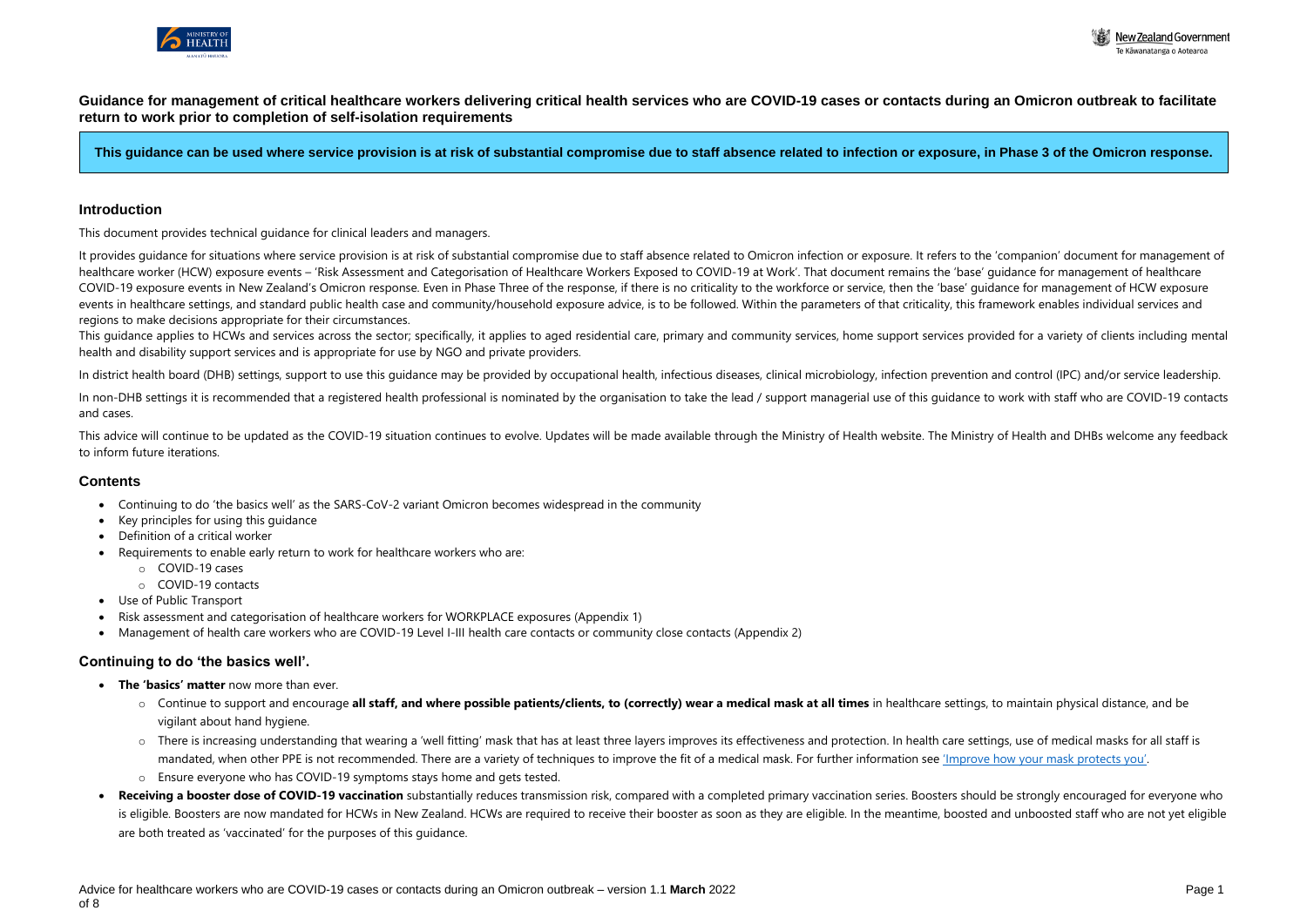



- **Staff breaks / mealtimes are key occasions to allow for rest and refreshment.** However, if physical distancing is not optimal and when time spent with others is more than 15 minutes, removing masks at mealtimes means the risk of exposure is increased during breaks if a COVID-19 case has worked during their infectious period. While stand-downs are not mandated for close contact exposures in the community nor (see later) for the equivalent exposure in a health care setting, this kind of exposure is still best avoided. Some services/organisations have implemented rostered/staggered meal breaks, encourage breaks to be outside, and have asked staff to limit the time they spend with others when on breaks. **There is a need to be creative and supportive to maintain team morale. It is as critical that** we ensure staff get breaks as it is that we keep them safe during these times. Facilities for staff only and preferably department only meal and rest breaks areas should be made available to further limit potential transmission, where possible and practical.
- **Communications are important.** All service providers need to continue to talk with their staff about the potential scenario when this quidance will be applied and what that means in practice. This quidance describes exemptions for staff who cases in particular situation or household / higher-risk health care contacts to return to or continue to work to maintain critical services in the face of a large-scale community COVID-19 outbreak, while balancing the risks that it involves. It does not mean affected staff are free to carry on life in the community outside of their home as if they were not a case or contact; outside of work staff will need to comply with relevant public health instructions for cases and relevant contacts.
- Use of Rapid Antigen Tests (RATs) is important to safely allow implementation of this quidance. Given the high likelihood of many staff coming into contact with or contracting highly transmissible COVID-19 variants, and potential logistical issues in ensuring staff have access to RATs when needed to support their return to work, all health care organisations are recommended to have arrangements in place to facilitate access for all staff to a supply of RATs. This supply of RATs should include instructions for use.

## **Key Principles**

- 1. There are several controls in healthcare settings which mean the risk of COVID-19 transmission in our workplaces is considerably less than in general community settings. In Phase 3 the COVID-19 transmission risk in the community setting is high and will be the most likely place HCWs will acquire COVID-19 infection.
- 2. On the other hand, additional precautions may be appropriate in some instances for the health care environment to protect vulnerable patients and other staff, compared with the intent just to 'suppress the curve' in community.
- 3. There are three levels of potential actions for COVID-19 cases and contacts those that are legally mandated (MoH determined); those that are required by the workplace (DHB or other healthcare organisation determined) with staff stood down if not complying; those that are recommended but staff could continue to work if they choose not to follow the recommendation.
- 4. In all situations staff need to be vigilant for new symptoms and get tested straight away if symptomatic, even mid-shift.
- 5. In Phases 3 of the Omicron response, as per Ministry of Health guidance, most people in the community are expected to self-manage their COVID-19 exposure and case experience. This means systems for staff to self-report exposure or illness need to be in place, as in the vast majority of situations there will not be a workplace notification via public health. Each workplace needs to ensure this process is in place and understood by staff.
- 6. In New Zealand, the Omicron outbreak is occurring on top of already stretched workforce capacity. There is a need therefore to make pragmatic decisions on the management of healthcare workers who are COVID-19 cases or exposed to COVID-19 at work, in their home or in the community. This means balancing transmission risk, the health and safety of the individual, their family and whānau and co-workers, with the ability to deliver safe healthcare. Safety considers impacts on the workers themselves, co-workers as well as patients, clients and whānau.
- 7. This guidance has been developed based on international recommendations, which note the need for a pragmatic approach, balancing risks and the limited evidence about the options proposed. It is divided into two sections and applies to all healthcare workers, across the health sector, who have been exposed to COVID-19 or may actually have COVID-19 i.e. contacts and COVID-19 positive healthcare workers, in the context of an Omicron outbreak as follows:
	- i. If there is no criticality to the workforce or service, then the current advice for management of HCW COVID-19 exposures in healthcare settings, and standard public health case and household and community exposure advice is to be followed. Where work from home options are appropriate, they should be utilised to support care to continue.
	- ii. **BUT**, and only as a last resort, if there is a risk because of a critical workforce situation (either because of the criticality of the service provided or the number of people able to work) then different scenarios will be in effect if the individual is infected or exposed.
- 8. It is important that staff management is appropriately documented. Records should be kept locally. Staff should be directed to fill out online self-notification of their case / contact status on the My Covid App in addition to any internal processes.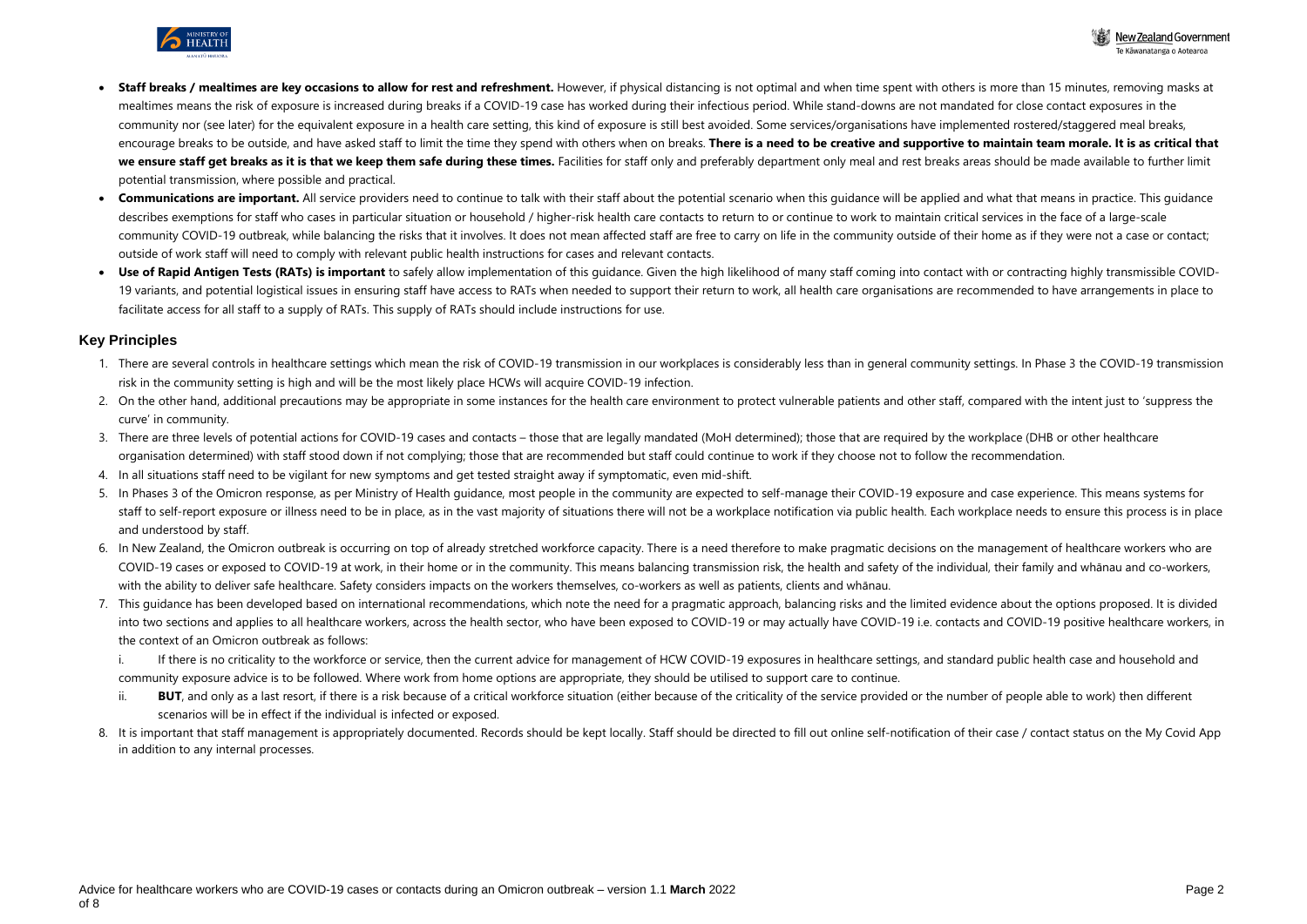

ilable) fluid resistant medical mask (Type

Itain physical distancing)

as, noting the transmission risks described

is unmanageable for you to get to work

instructions for community cases

ngoing management of their return to work



## **Definition of a critical health care worker**

A critical worker is a person who works for a critical health service (see [https://www.health.govt.nz/system/files/documents/pages/appendix-critical-services-list-25-02.pdf\)](https://www.health.govt.nz/system/files/documents/pages/appendix-critical-services-list-25-02.pdf), in a role that:

- Must be performed in person at the workplace; and
- Requires a person with particular skills; and
- Must continue to be performed to prevent an immediate risk of death or serious injury to a person; or prevent serious harm (social, economic or physical) to significant numbers in the community.

#### **Management of return to work for critical health care workers who are COVID-19 cases**

The following principles should apply:

- 1. Where service delivery is not at risk by their absence, HCWs should follow general public health advice for isolation, having informed their manager about their infection.
- 2. Where service delivery is under threat, and the HCW is critical to service continuity there are two options for HCWs to return to work prior to competing their full self-isolation period.
	- **Table 1** outlines the requirements for HCWs to return to work on Day 6. This applies only if their work is critical to service continuity, and if the worker is asymptomatic or mildly symptomatic (i.e., they are not acutely unwell), and the worker has agreed to return to work (it must be clear to the worker that they are not required to work).
	- **Table 2** outlines the requirements for HCWs to return to work on Day 0. This applies **only** to work on a COVID ward/unit, in critical situations when all other options have been exhausted. The HCW must be asymptomatic, and the HCW must agree to return to work (it must be clear to the worker that they are not required to work).
		- Note: In addition to hospital COVID wards / units (e.g. a dialysis unit dialysing only COVID positive patients), this arrangement could apply to a community facility where all the patients are COVID-19 cases – e.g. a Mental Health Respite 'red house', an ARC COVID wing.
- 3. The need for the person to be at the workplace will be reviewed daily for the duration of their isolation.

#### *Table 1: Requirements for return to work on day 6 for critical HCWs who are COVID-19 Omicron cases*

\* Day 0 is either day of symptom onset, or day of first positive test if asymptomatic throughout

| <b>Vaccination status</b>                                  | <b>Symptom status</b>                                    | <b>Stand-down from work</b>                                                                                                                                                                                                                                                                                                                                                                                                                                                          | <b>Required measures on Return to Work</b>                                                                                                                                                                                                                                                                                                                                         |
|------------------------------------------------------------|----------------------------------------------------------|--------------------------------------------------------------------------------------------------------------------------------------------------------------------------------------------------------------------------------------------------------------------------------------------------------------------------------------------------------------------------------------------------------------------------------------------------------------------------------------|------------------------------------------------------------------------------------------------------------------------------------------------------------------------------------------------------------------------------------------------------------------------------------------------------------------------------------------------------------------------------------|
| Boosted, or primary<br>course COVID-19<br>vaccination only | Asymptomatic or<br>mildly symptomatic<br>(and improving) | Stand down for 5 days, and RAT test day 5*<br>If negative, RAT test day 6 prior to shift<br>If both Day 5 and Day 6 RAT tests are negative, return to work on Day 6<br>If RAT positive at Day 5, continue daily RAT testing until negative, then<br>return to work the following day after a further negative RAT prior to<br>their shift (i.e. negative tests two days in a row) <sup>^</sup><br>If Day 10 and asymptomatic return to work without requiring a negative<br>RAT test | Correct use of a well-fitting (advice on this is avai<br>$\mathsf{IIR}$<br>Practice other IPC measures (hand hygiene, main<br>Be very careful if in shared breaks and eating are.<br>above<br>Avoid public transport while commuting unless it<br>otherwise (see further below)<br>Outside of work, continue to follow public health<br>The worker in not under compulsion to work |
|                                                            | More than mildly<br>symptomatic and<br>not improving     | Continue to remain at home                                                                                                                                                                                                                                                                                                                                                                                                                                                           | The HCW should liaise with their employer for or                                                                                                                                                                                                                                                                                                                                   |

^ Any RAT undertaken to return to work should be done before going to work (not at work prior to starting a shift)

<sup>+</sup> Please check with the supplier or IPC advisors regarding masks that meet this standard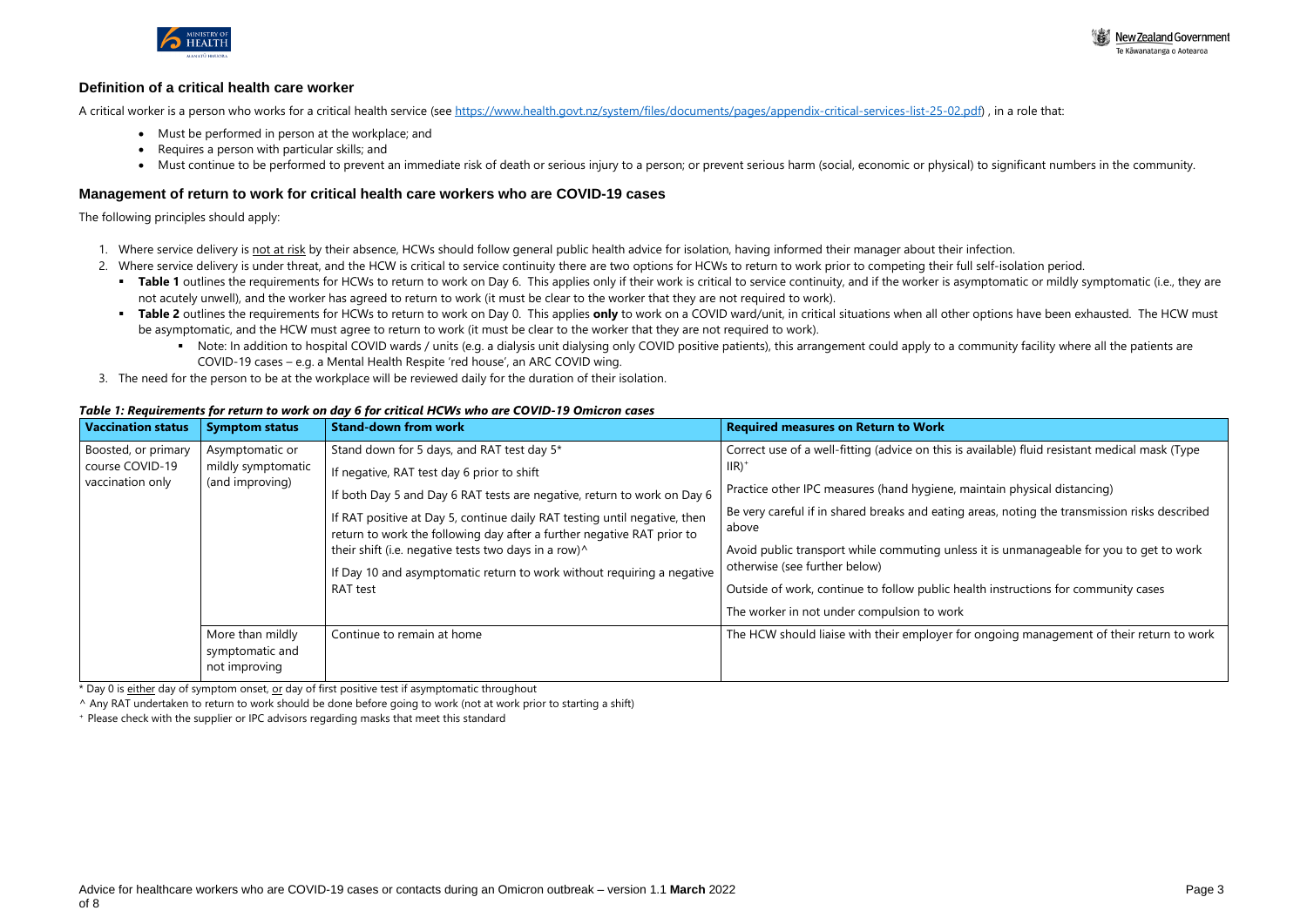

Te Kāwanatanga o Aotearoa

have recently recovered from COVID-19. ealth care setting.

before entering the workplace

od from staff cafeterias must be avoided staff, and management of bathroom breaks

-19 positive cases.

Inte their wellbeing, and if symptoms worsen,

(see further detail below

# *Table 2: Requirements for deployment of critical health care workers who are asymptomatic cases to a COVID ward / unit or a ward where all patients are COVID-19 positive from day 0*



| <b>Vaccination status</b>              | <b>Symptom status</b>                   | <b>Stand-down</b><br>from work | <b>Required measures for return to work</b>                                                                                                                                                                                                                                                                                           |
|----------------------------------------|-----------------------------------------|--------------------------------|---------------------------------------------------------------------------------------------------------------------------------------------------------------------------------------------------------------------------------------------------------------------------------------------------------------------------------------|
| Boosted, or primary<br>course COVID-19 | Asymptomatic/very<br>mildly symptomatic | Nil                            | The HCW must only work on COVID-19 wards or wards where patients are either COVID-19 positive or ha<br>The HCW who is a case must stay within the fully COVID ward / unit and not go to other parts of the hea                                                                                                                        |
| vaccination only                       |                                         |                                | The HCW and all other staff must wear appropriate PPE. An N95 must be worn and should be donned be                                                                                                                                                                                                                                    |
|                                        |                                         |                                | The employing organisation needs to consider:<br>food while working (either from home or provided to the ward/unit for the worker); sourcing food<br>a place for the worker to take breaks separate from non-COVID-19 positive/recently recovered sta<br>or dedicated facilities (as people may take their mask off while in toilets) |
|                                        |                                         |                                | The worker should not attend in-person meetings, unless all other staff are positive or recently recovered                                                                                                                                                                                                                            |
|                                        |                                         |                                | Outside of work, the worker should ensure they follow all current self-isolation requirements for COVID-1                                                                                                                                                                                                                             |
|                                        |                                         |                                | The HCW is not under compulsion to work. Daily check-ins should be undertaken with the HCW to ensur<br>they should be instructed to stand-down from work                                                                                                                                                                              |
|                                        |                                         |                                | Public transport should not be used to get to work unless it is unmanageable to get to work otherwise (s                                                                                                                                                                                                                              |
|                                        |                                         |                                |                                                                                                                                                                                                                                                                                                                                       |

# **Management of return to work for HCWs who are household contacts or Level IV health care contacts (see Appendix 1)**

The following principles should apply:

- 1. Where service delivery is not at risk by their absence, the current advice for management of HCW COVID-19 Level IV exposures in healthcare settings, and standard public health household contact advice should be followed, with the HCW's manager having been informed about their exposure. Table
- 2. Where their ability to work is critical to service continuity, **Table 3** below outlines the recommended course of action. This framework assumes that:
	- The health care workforce involved has had a full primary COVID-19 vaccine course +/- booster and always wears a medical mask as a minimum.
	- The actions for staff who household contacts are the same as for the highest risk health care exposures at work (Level IV exposures).

## **Table 3: Management of COVID-19 Level IV health care contacts, or household contacts, for critical health care workers**

| <b>Exposure Type</b>                           | Level IV health care contacts / Household contacts                                                                                                                                                                                                                                                                                                                                                                                                                                                                                                                                                                                                                                                                                                     |
|------------------------------------------------|--------------------------------------------------------------------------------------------------------------------------------------------------------------------------------------------------------------------------------------------------------------------------------------------------------------------------------------------------------------------------------------------------------------------------------------------------------------------------------------------------------------------------------------------------------------------------------------------------------------------------------------------------------------------------------------------------------------------------------------------------------|
| <b>Precautions, as long</b><br>as asymptomatic | Negative RAT test before presenting to continue working<br>Negative RAT required, before any/each shift for 7days post the exposure event for a Level IV health care exposure / until the household contact would be released after the Day 10 <sup>+</sup> of<br>the initial case in their household, unless they have become a case.<br>For household contacts, a negative pre-shift RAT until the day the last case in the household recovers / while there is an active case in the house, is recommended but not required.<br>Correct use of a well-fitting fluid resistant medical mask (Type IIR)*                                                                                                                                              |
|                                                | Be very careful if in shared breaks and eating areas, noting the transmission risks described above<br>Avoid shared transport for work commuting unless it is unmanageable for you to get to work otherwise<br>Be vigilant for symptoms. Stay home if symptoms develop and test using a RAT. Behave as if a probable case and start self-isolation, but also do a daily RAT two days in a row, at least 2<br>hours apart. If two consecutive negative RATs, if possible, get a PCR test. Return to work continuing daily/pre-shift RATs** if symptoms have resolved or are mild and tests are negative.<br>Outside of work, whether exposed at work on in the household setting, continue to follow public health instructions for household contacts. |

\* Please check with the supplier or IPC advisors regarding masks that meet this standard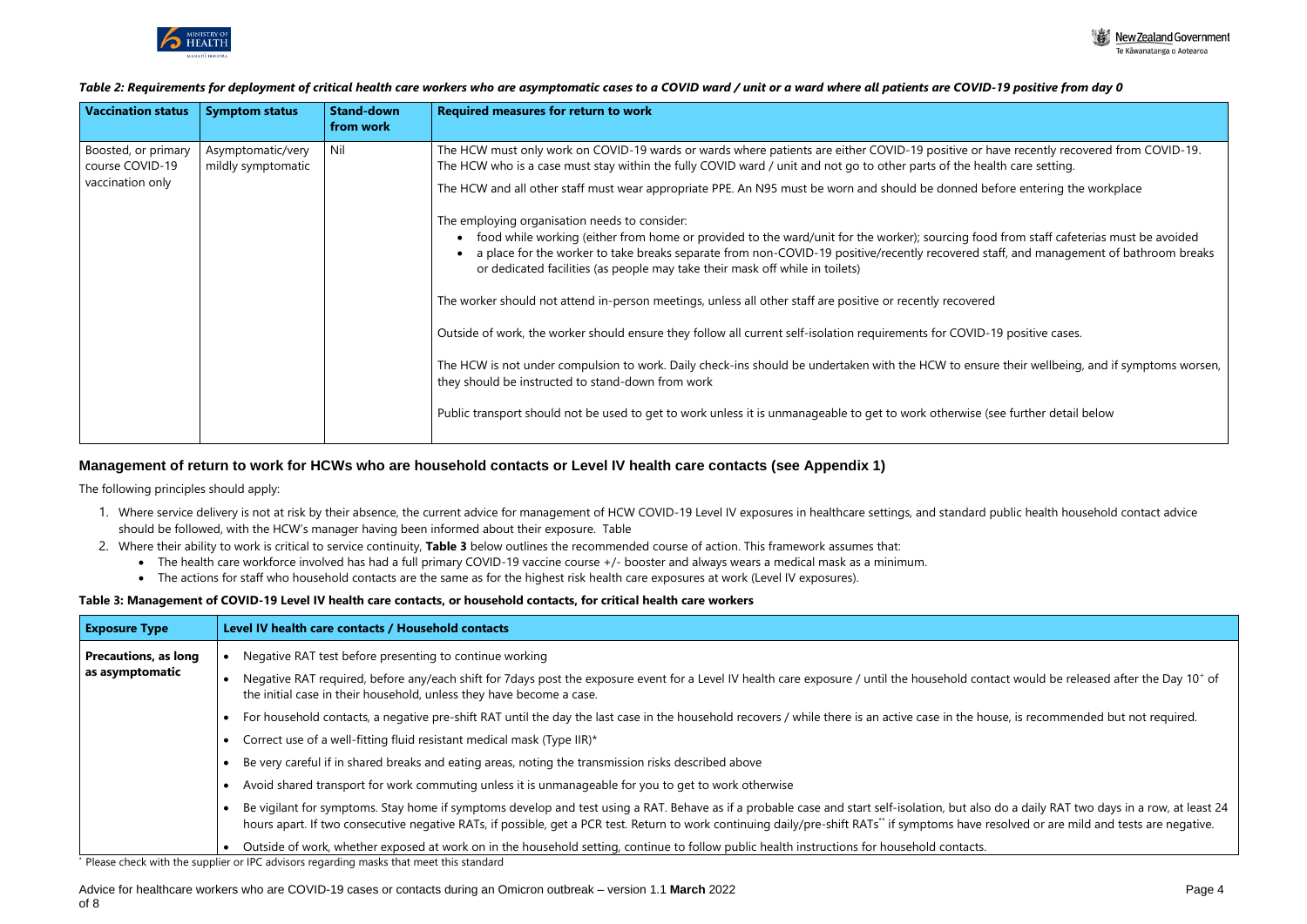



\*\* Second RAT could be replaced by NAAT if local turnaround time is sufficiently short to assist with decision-making.

## **Use of public transport**

Getting to work is considered part of 'being able to work'. If healthcare workers need to use public transport to enable them to continue to work in their critical role, this is deemed part of their exemption. However, public transport should only be used as a last resort if no other transport options are available. Key considerations include:

- The required negative RAT test prior to the return to work must be done before using public transport (not once arriving at work)
- If using public transport, workers should be meticulous about the correct use of their mask, distancing from others, hand hygiene and recording their movements
- If private transport options are available, these should be used where possible, and staff should avoid commuting with other staff if using private transport (unless in a pre-arranged work bubble).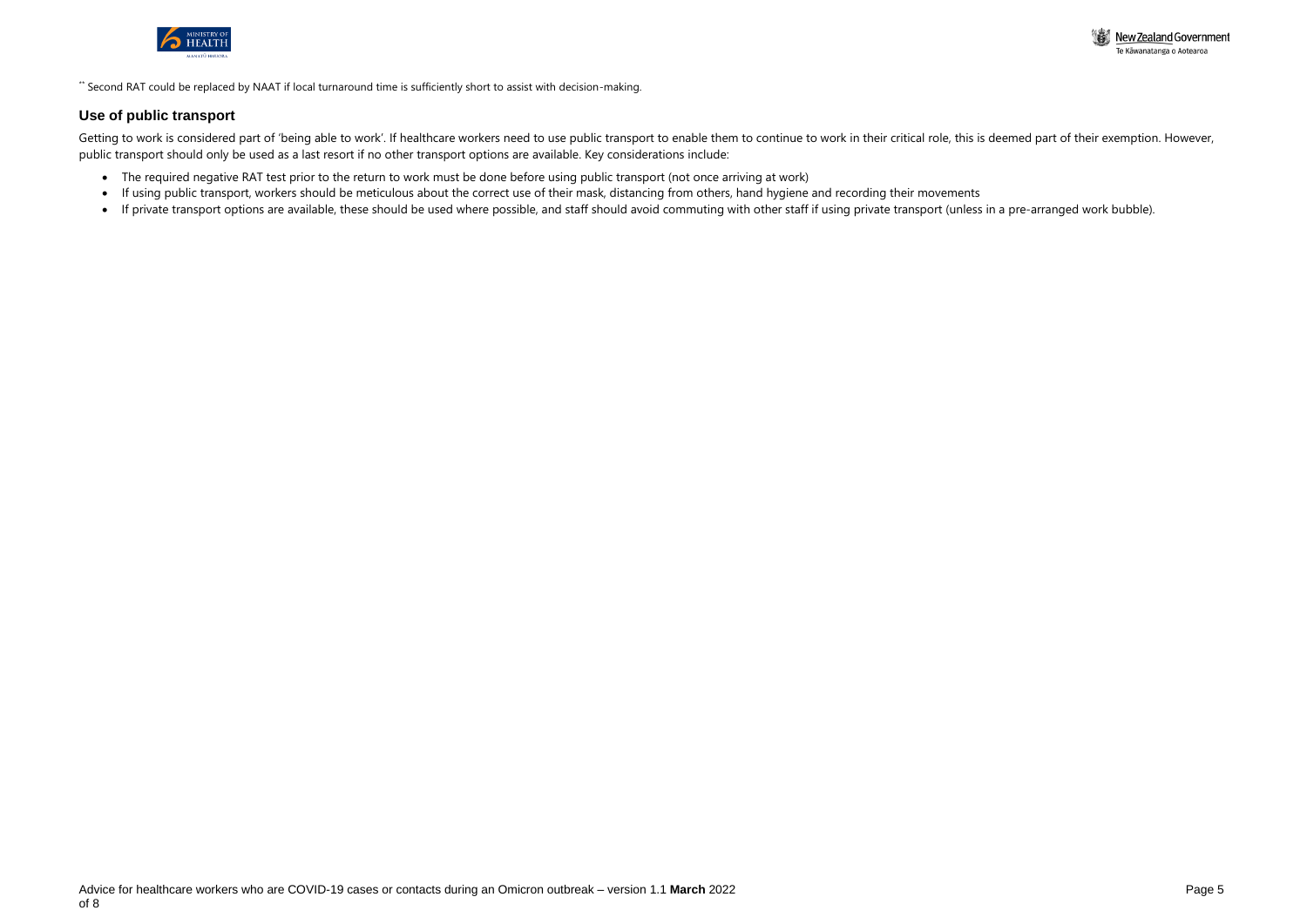

# **Appendix One: Risk assessment and categorisation of healthcare workers for WORKPLACE exposures<sup>1</sup>**

#### **Table A: Factors to consider in risk assessment**

#### **Risk assessment should always take into account the community prevalence of COVID-19 as well as the following:**

| <b>Exposure details</b>                                                                                                                                                                                   | <b>Case details</b>                                                                                                                                                                                                                                                                                                                                                                                                                                                                                               | <b>Contact details</b>                                                                                                                                                                                                                        | Infection prevention and control details                                                                                                                                                                                                                                                                             |
|-----------------------------------------------------------------------------------------------------------------------------------------------------------------------------------------------------------|-------------------------------------------------------------------------------------------------------------------------------------------------------------------------------------------------------------------------------------------------------------------------------------------------------------------------------------------------------------------------------------------------------------------------------------------------------------------------------------------------------------------|-----------------------------------------------------------------------------------------------------------------------------------------------------------------------------------------------------------------------------------------------|----------------------------------------------------------------------------------------------------------------------------------------------------------------------------------------------------------------------------------------------------------------------------------------------------------------------|
| Known in-hospital transmission<br>provides a higher risk of further<br>transmission<br>Exposure outside of work including<br>when commuting to work<br>Exposure at work but with no<br>known transmission | Case infectiousness (e.g., CT value where<br>$\bullet$<br>available)<br>Presence and type of symptoms, such as<br>respiratory distress or delirium which<br>increase the risk of transmission<br>Aerosol/droplet generating behaviours<br>$\bullet$<br>(AGB/DGB) by the case, such as shouting,<br>coughing, respiratory distress, sneezing,<br>vomiting, spitting or exercise<br>Aerosol generating procedures (AGPs)<br>being performed on the case<br>Confirmed secondary cases<br>COVID-19 vaccination status | Whether exposure is confirmed or only<br>possible<br>Type of contact with case<br>Physical distance from case<br>Duration of exposure<br>Type of procedure performed (if relevant)<br>e.g., aerosol-generating<br>COVID-19 vaccination status | Mask use and hand hygiene by patient<br>Use of appropriate PPE including medical<br>mask, or where required P2/N95 respirator<br>use (and whether fit tested), by HCW<br>Use of eye protection during AGP or<br>AGB/DGB<br>Hand hygiene by staff member<br>Correct donning and doffing of PPE (i.e.,<br>no breaches) |

#### **Environmental exposure details**

- Use of shared equipment
- Use of communal spaces (e.g., tea rooms, workstations, offices)
- Ventilation
- Room size and configuration

#### **Table B: Exposure risk categorisation of healthcare workers for WORKPLACE exposures**

| Note:                                               | <b>Low Risk Exposure</b>                    | <b>Moderate Risk Exposure</b>            | <b>High Risk Exposure</b>                  | <b>Highest Risk Exposure</b>                    |  |
|-----------------------------------------------------|---------------------------------------------|------------------------------------------|--------------------------------------------|-------------------------------------------------|--|
| All exposure category decisions are based on a      |                                             |                                          |                                            |                                                 |  |
| local risk assessment.                              | Shared indoor space: In general, more       | Any face-to-face contact/care within 1.5 | Prolonged face-to-face contact within 1.5  | Aerosol generating behaviours (AGBs             |  |
| This matrix should be seen as guidance only.        | than 1.5m apart and under 30 minutes        | metres and less than cumulative 15       | metres and greater than cumulative 15      | from the case e.g., uncontrolled                |  |
|                                                     | cumulative in 24 hours                      | minutes in 24 hours                      | minutes in 24 hours                        | coughing, singing, shouting, exercise)          |  |
| The highest risk duration or proximity              | OR.                                         | OR.                                      | OR.                                        | where the person is not able to adopt           |  |
| parameter met should be used (e.g., face-to-        | Exposure outdoors: less than 1.5m for       | In general, shared indoor space more     | Contact with multiple COVID-19 confirmed   | respiratory etiquette                           |  |
| face trumps <30min in the room and >1.5m)           | more than 30 minutes & no AGP/AGB           | than 1.5m away for greater than          | cases/suspected cases/probable cases       | OR                                              |  |
|                                                     |                                             | cumulative 30 mins in 24 hours           | <b>OR</b>                                  | Direct exposure to the mouth/nose/eyes          |  |
| <b>Case</b> = confirmed positive case in a patient, |                                             | OR.                                      | Based on agreed documented individual risk | with infectious body fluids (e.g., coughed,     |  |
| staff member or other person in the health          |                                             | Based on agreed documented individual    | assessment including assessments of        | sneezed, vomited on) from the case <sup>2</sup> |  |
| care environment.                                   |                                             | risk assessment including assessments of | occupational exposures and of the physical | OR                                              |  |
|                                                     |                                             | occupational exposures and of the        | environment                                | Aerosol generating procedures (AGPs)            |  |
| No increased risk = transient, not face-to-         |                                             | physical environment                     |                                            | during procedure or settle time                 |  |
| face, limited contact that does not meet the        |                                             |                                          |                                            |                                                 |  |
| definition of face-to-face contact.                 | Vaccination status of the healthcare worker |                                          |                                            |                                                 |  |
| $PPE = Personal protective equipment$               | Full <sup>3</sup>                           | Full                                     | Full                                       | <b>Full</b>                                     |  |

<sup>&</sup>lt;sup>3</sup> Full = is greater than or equal to 7 days following 2nd dose [\(https://www.health.govt.nz/our-work/immunisation-handbook-2020/5-coronavirus-disease-covid-19#23-5](https://www.health.govt.nz/our-work/immunisation-handbook-2020/5-coronavirus-disease-covid-19#23-5)) or completion of primary course if immunocompromised. Ad result in the Ministry of Health changing this definition in the future.

<sup>&</sup>lt;sup>1</sup> This risk assessment advice and risk matrix are extracted from the standard guidance for risk assessment and categorisation of health care workers exposed to COVID-19, effective 16 February 2022.

<sup>&</sup>lt;sup>2</sup> Staff who are cleaning up spillage or toilets used by cases who have vomiting, or diarrhoea need an individualised risk assessment.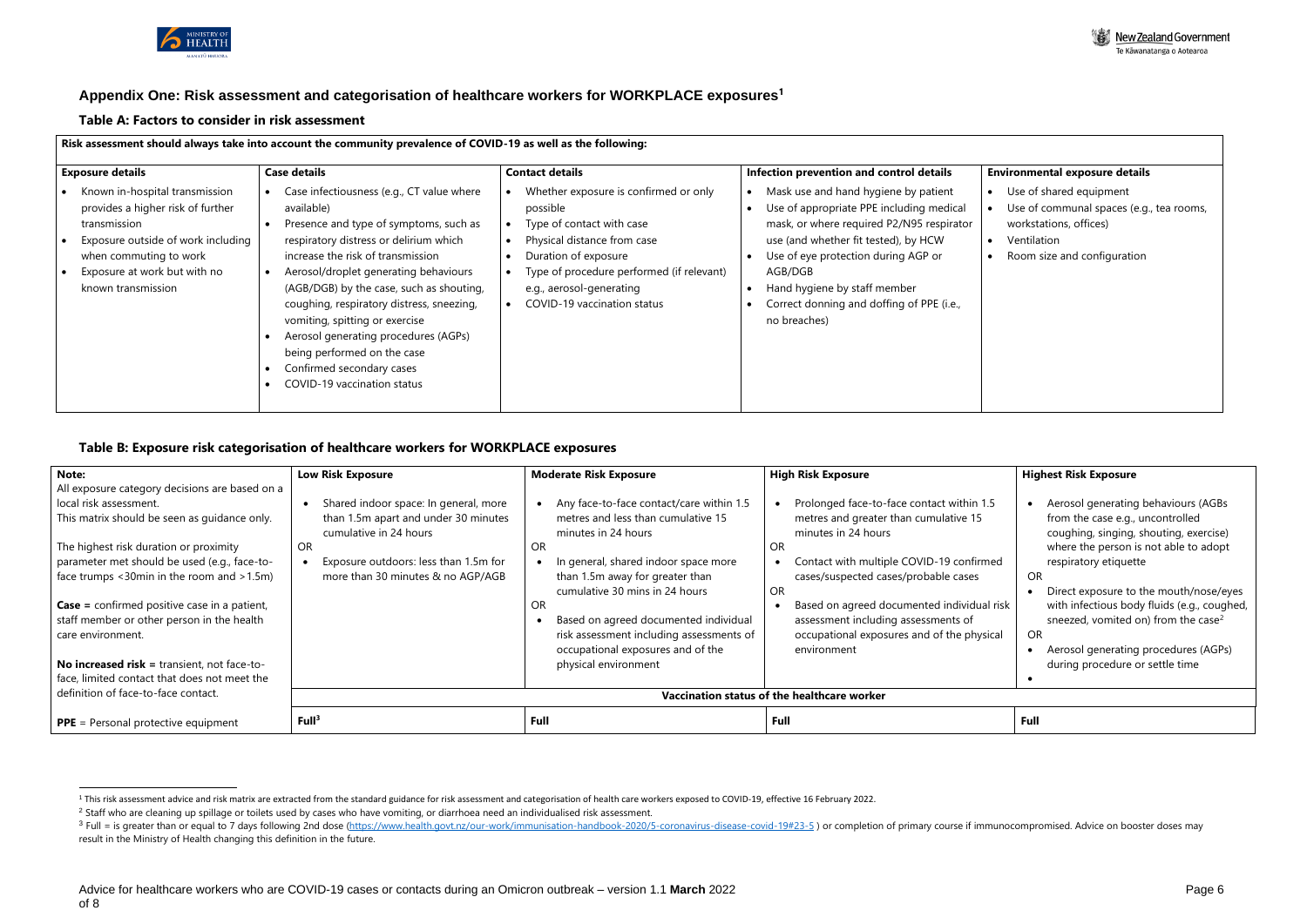

▒ New Zealand Government

| Te Kāwanatanga o Aotearoa |  |  |
|---------------------------|--|--|
|                           |  |  |



| No effective PPE worn by staff member or<br>case (no PPE or PPE with major breaches such<br>as mask below nose) | <b>Level I</b>                      | Level II | <b>Level II</b> | <b>Level III</b>                                                                                | <b>Level IV</b>                                                           |  |
|-----------------------------------------------------------------------------------------------------------------|-------------------------------------|----------|-----------------|-------------------------------------------------------------------------------------------------|---------------------------------------------------------------------------|--|
| Medical mask only worn by staff member<br>Case not wearing mask<br>$\bullet$                                    | Based on risk assessment<br>Level I |          | <b>Level I</b>  | Level II                                                                                        | <b>Level IV</b>                                                           |  |
| Medical mask worn by staff member AND<br>Case wearing mask                                                      |                                     | Level I  | Level I         | Level I                                                                                         | <b>Level IV</b>                                                           |  |
| Staff member in P2/N95 but no eye<br>protection with no breaches                                                |                                     | Level I  | <b>Level I</b>  | Level I                                                                                         | Level IV or Level III with individualised risk<br>assessment <sup>4</sup> |  |
| Staff member in P2/N95 and eye protection<br>with no breaches                                                   |                                     |          |                 | No increased risk over background - general surveillance testing where in place should continue |                                                                           |  |

|      | <b>Level IV</b>                                                           |
|------|---------------------------------------------------------------------------|
|      | <b>Level IV</b>                                                           |
|      | <b>Level IV</b>                                                           |
|      | Level IV or Level III with individualised risk<br>assessment <sup>4</sup> |
| inue |                                                                           |

Note: Eye protection may be recommended for IPC purposes to reduce transmission risk in the workplace, but not wearing eye protection does not constitute sufficient exposure risk to warrant inclusion in exposure event crit when aerosol generating procedures are being undertaken or aerosol generating behaviours result in direct exposure to the eyes. However, employees should follow all IPC guidance provided by their employers at all times and include the routine use of eye protection.

Laboratory staff (technicians, scientists, pathologists and support staff) handling COVID-19 specimens, where a breach in best laboratory practice has occurred, should report the exposure to the senior scientist on duty, w guidance from the on-call clinical microbiologist if required.

Use of gown/apron and gloves should be risk assessed based on individual incident, exposure to body substance and chances of environmental contamination.

<sup>4</sup> Degree of controls in the environment need to be taken into consideration: e.g., controlled intubation in ICU less risk than acute resuscitation situation; and degree of exposure, e.g., patient use of unvented CPAP but i lower risk.

Alternative actions include potential to review at day 5 regarding return to work or classification as lower risk.